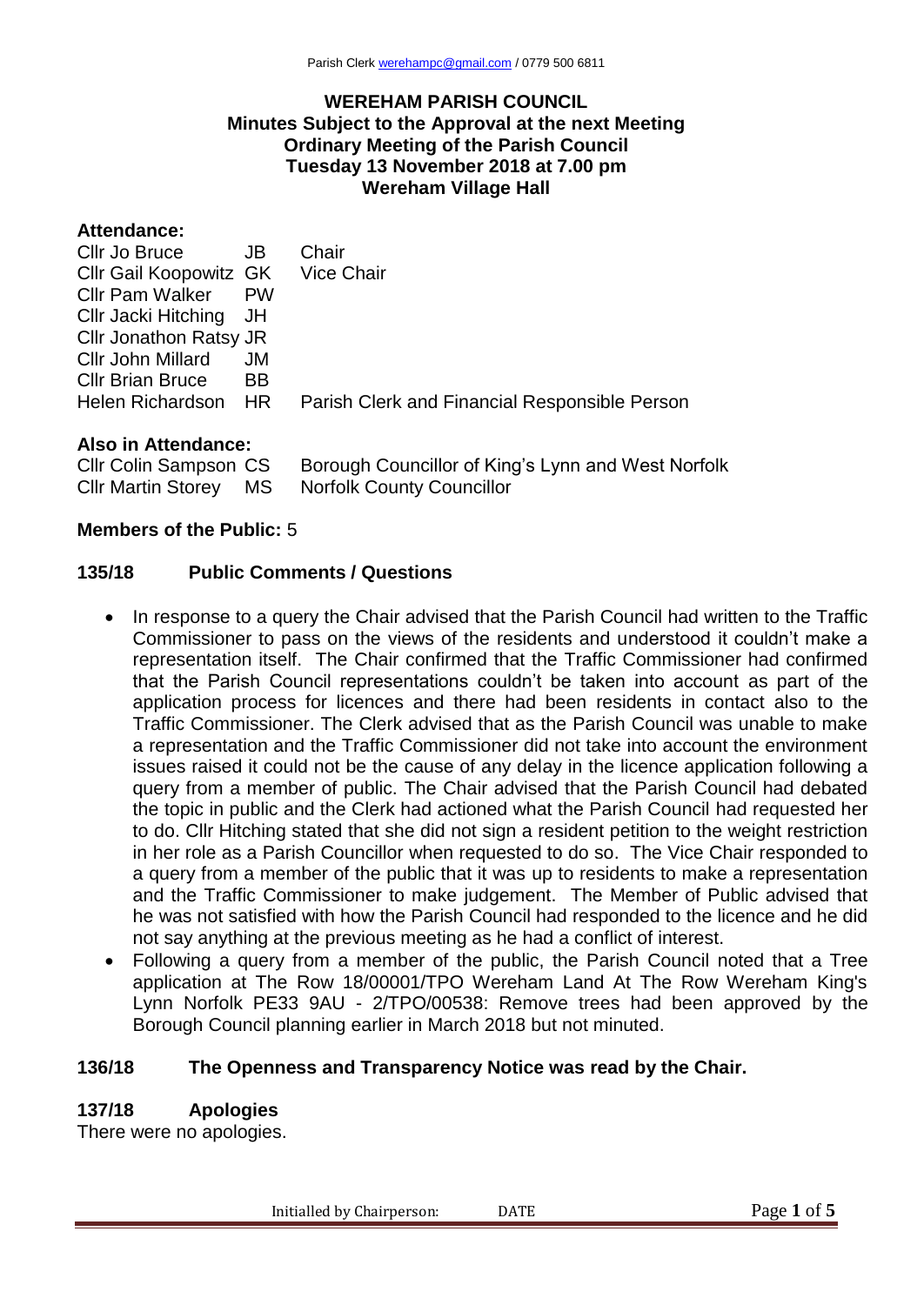# **138/18 Consider Declarations of Interest on Agenda Items and Dispensation Requests**

There were no declarations made.

# **139/18 Minutes of the Meeting dated 11 September 2018**

The minutes of the Ordinary Parish Council Meeting held on 11 September 2018 were approved. *All agreed.* The Clerk's report including matters arising was noted as available on the website with the minutes.

# **140/18 Wereham Village Hall Update**

Cllr Millard shared that the Village Hall was very busy with lots of bookings. Discussions were in hand with Sports England in the promotion of sports activities within the hall and it was possible that the hall may get funding to manage that activity within the hall and promote it in the wider community.

# **141/18 Drainage on Church Road, Outside George and Dragon Pub**

The Clerk shared that the NCC Highways Flood Risk Manager had been in touch earlier that day to advise they had further meetings with the Highways Manager and it was necessary to investigate the drainage pipes more before they were able to conclude the course of action needed. The Clerk advised that they would come back to the Parish Council with an update when available and they were keeping the George and Dragon pub up to date. The Chair shared that the good news was that they had initially implied the pond water may have been the cause of water flow issues, but they had since advised that this was not the case. The Chair also shared that NCC had confirmed that the Parish Council did not have to seek consent from them to place the boards in or out of the pond. The Parish Council agreed to monitor the water levels, as although it had been agreed to raise the water levels in the pond, it noted that a resident from around the pond had advised that it may cause issues in their garden if it was actioned. The Clerk agreed to contact the Highways Manager about the pinning down of the matting around the edge of the pond and if they didn't do it to send them the bill if the Parish Council had to action themselves, as it was a health and safety concern. It was agreed that the matting needed to be pinned down within a month.

# **142/18 St Margaret's Tree Update – Priority 1 Year Work**

The Chair requested that the Clerk write to Tim Glover of CGM with a complaint in regard to how the survey of the trees in the St Margaret's Churchyard had been dealt with. The Parish Council also agreed that they wished an email to be sent to the Diocese in response to the feeling that their communications to the Clerk were not acceptable and that the Parish Council needed to follow its financial regulations to ensure that the best quote not that of the Diocese's request. The Parish Council agreed that CGM's revised report should be on their report header and not that of the Diocese. The Chair proposed that in the communication to Tim Glover that the Parish Council state that this is not satisfactory that another tree survey had been necessary and particularly as a tree was to be felled now isn't. The Clerk added that she was awaiting a response from the Diocese and Tree Surveyor at CGM, and had queried whether the work within the new survey presented were hazards or not, and that inclusion of previous ratings were needed. The Chair also stated in response to the Diocese comments in emails that they were disappointed that the Councillors had not attended the Tree Hazard Survey, it was noted that it is not for Councillors to attend such surveys and for those contractors employed by the Parish Council to be in charge of undertaking such work.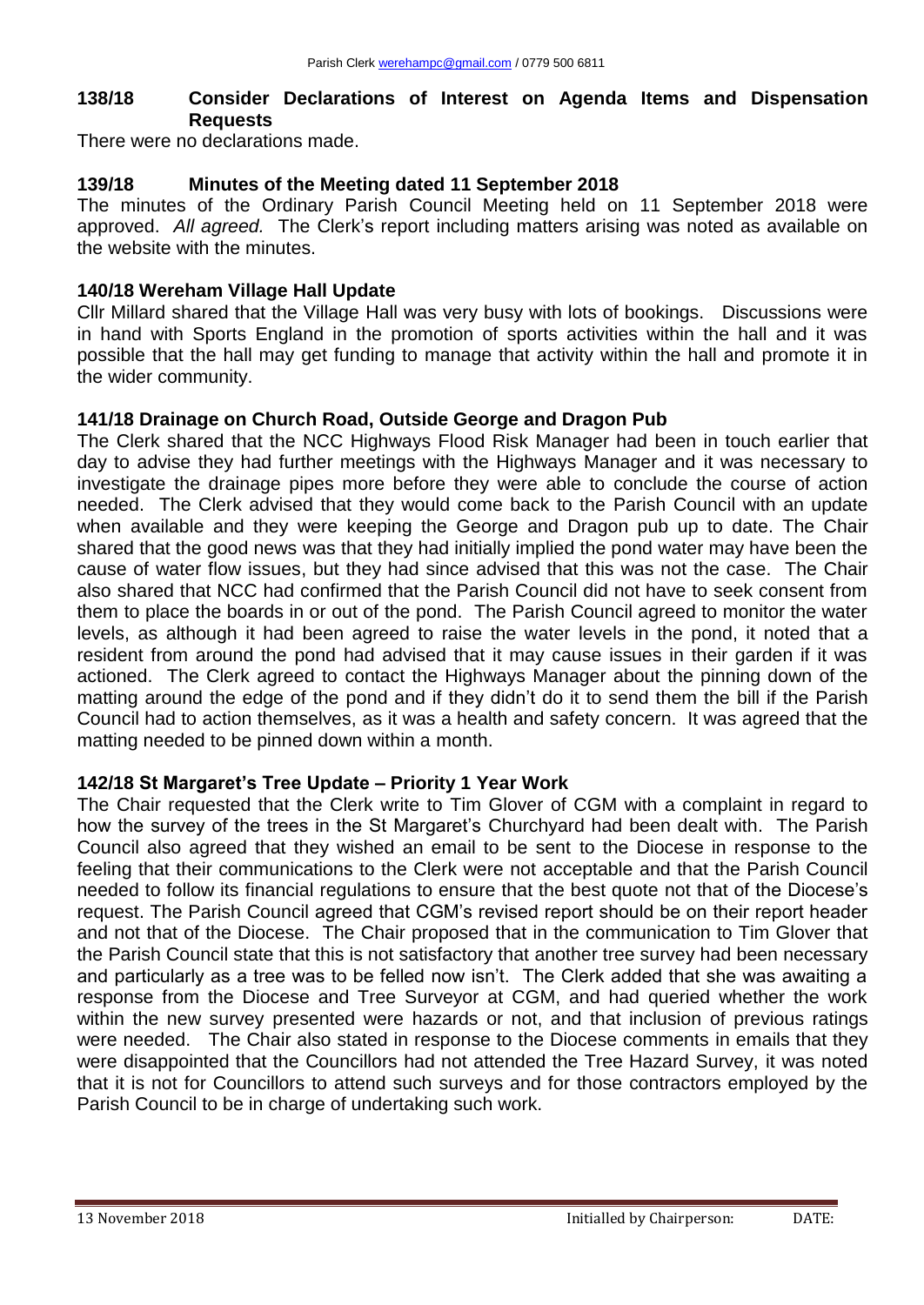# **143/18 St Margaret's Church Clock Tower and Commissioning of Annual Servicing**

Following a query regarding re-inspection since the work had been carried out to the Church Tower, Cllr Pam Walker agreed to update the Clerk when more was known. The Clerk agreed to add to the January agenda.

# **144/18 Tree Management Surveys 2019/20 and Year 2 Priority Work**

The Parish Council were disappointed that one of the contractors had not responded when requested for a quote in time since a lot of notice was given. The Clerk agreed to add to the January agenda.

## **145/18 Application to Hire Playing Field**

Following discussion, the Clerk agreed to look into the terms of the lease for the Playing Field and the Councillors agreed to view the Playing Field Hire Terms and Conditions form for further discussion in the January meeting. The application received for use of the Playing field was approved.

### **146/18 Commissioning of Annual Play Area Inspection**

The Parish Council approved the commissioning of the Play Area Inspection.

# **147/18 Parish Partnership Funding Application 201920**

Cllr Brian Bruce inspected Queens Close for dropped kerbs and felt that the road was safe enough without them. It was agreed not to progress the application for 201920.

### **148/18 Cemetery Pathway Covering**

The Chair proposed approval of the gravel costs which included labour at £260. All agreed.

## **149/18 NCC Consultations on their Budget and Children Centres**

The Parish Council noted and had no comments.

# **150/18 Bi-Monthly Risk Assessment Inspection**

Cllr J Hitching advised following her inspection:

- Tile surface in the play area looked great but gaps were present;
- Flat swing seat needed replacing, it was agreed for the Clerk to action as a H&S issue;
- Grass could do with a trim but okay as it is;
- There were 11 mole hills;
- Cemetery boundary on the housing side, there were bushes that needed to be taken out and there was some encroachment. There were concrete columns in place that could do with new wire;
- The pathway in the cemetery needed to be swept before gravel laid;

Cllr Brian Bruce shared that a tree previously removed in the cemetery meant an increase of ivy growth into the hedge along the front line, pulling it over towards the road. The Clerk agreed to ask the Handyman to place a stake in the hedge to pull it inwards.

The Clerk also noted items from Councillors as follows to report to NCC:

- A drain in the row was full and needed unblocking again and full of water, the pipe is blocked. The pipe has been reported before.
- The road grips around the village needed clearing out.
- The paths needed sweeping around the village.
- $\bullet$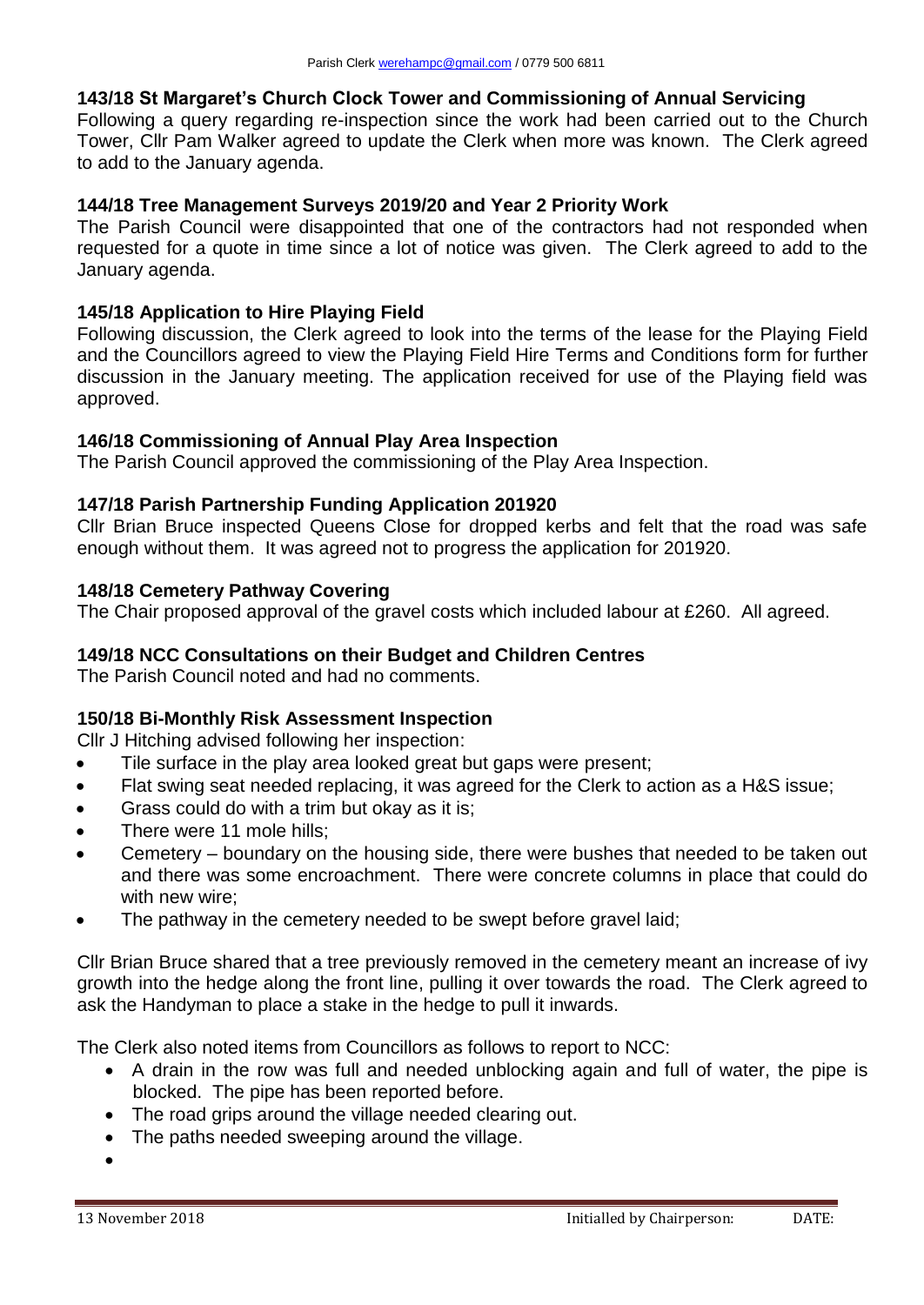### **151/18 Fly Infestation from Glazewing**

The Chair proposed that as soon as any issues occur in the village to make contact with the Environment Agency. It was noted that Downham and surrounding villages had suffered also with flies. The Chair shared that West Dereham had received press coverage on the issue in the EDP and local newsletters. Cllr Colin Sampson shared that it was an issue for many villages, and Glazewing had means to lessen the impact of their operations and they had appropriate licences in place to follow the rules of processing waste on site.

## **152/18 Projector and Screen Use in Meeting Room**

It was agreed to pay for and use the projector and screen in the new village hall when needed and would be at the discretion of Clerk and Chair depending on what was to be discussed.

### **153/18 Election training**

The Parish Council approved the costs for the Clerk to attend Election Training for 2019 at £11.67.

#### **154/18 Finance**

The Accounts to month ending September 2018 and October 2018 had been provided to the Parish Council including the cheques to be signed and payments approved in accordance with what is shown below:

| Clerk Wages and Exp - Oct                          | 204.68  |
|----------------------------------------------------|---------|
| Clerk expenses                                     | 9.89    |
| HMRC - Sept and Oct                                | 96.00   |
| HM - Pond Railings and Trim                        | 168.00  |
| Clerk training - elections                         | 11.67   |
| <b>Website Hosting</b>                             | 84.00   |
| Ink - Hodson Office                                | 32.39   |
| Grounds Maintenance                                | 515.07  |
| <b>EON</b> - Streetlights                          | 60.60   |
| HM - Cemetery Bushes Cutting                       | 100.00  |
| Moles – Cemetery/Playing Field                     | 37.50   |
| Streetlight LED Upgrade and Annual Maintenance Fee | 1668.00 |
| <b>SAM2 Brackets</b>                               | 120.00  |
| Postmix fpr dog bin                                | 6.67    |
| Defibrillator - Annual phone rental                | 62.40   |
| <b>TOTAL TO BE PAID - NOV</b>                      | 3176.87 |

# **RESOLVED:** That the Accounts for month ending September 2018 and October 2018 were accepted and cheques signed and payments approved in accordance with the above.

#### **155/18 Budget and Precept 201920**

The Clerk gave an overview of the document available on the website as a first draft for approval at the January meeting. The Parish Council agreed that they were happy with what was presented for further discussion and approval in January. The Clerk agreed to include savings for the replacement of some of the streetlight columns over the next three years at £500